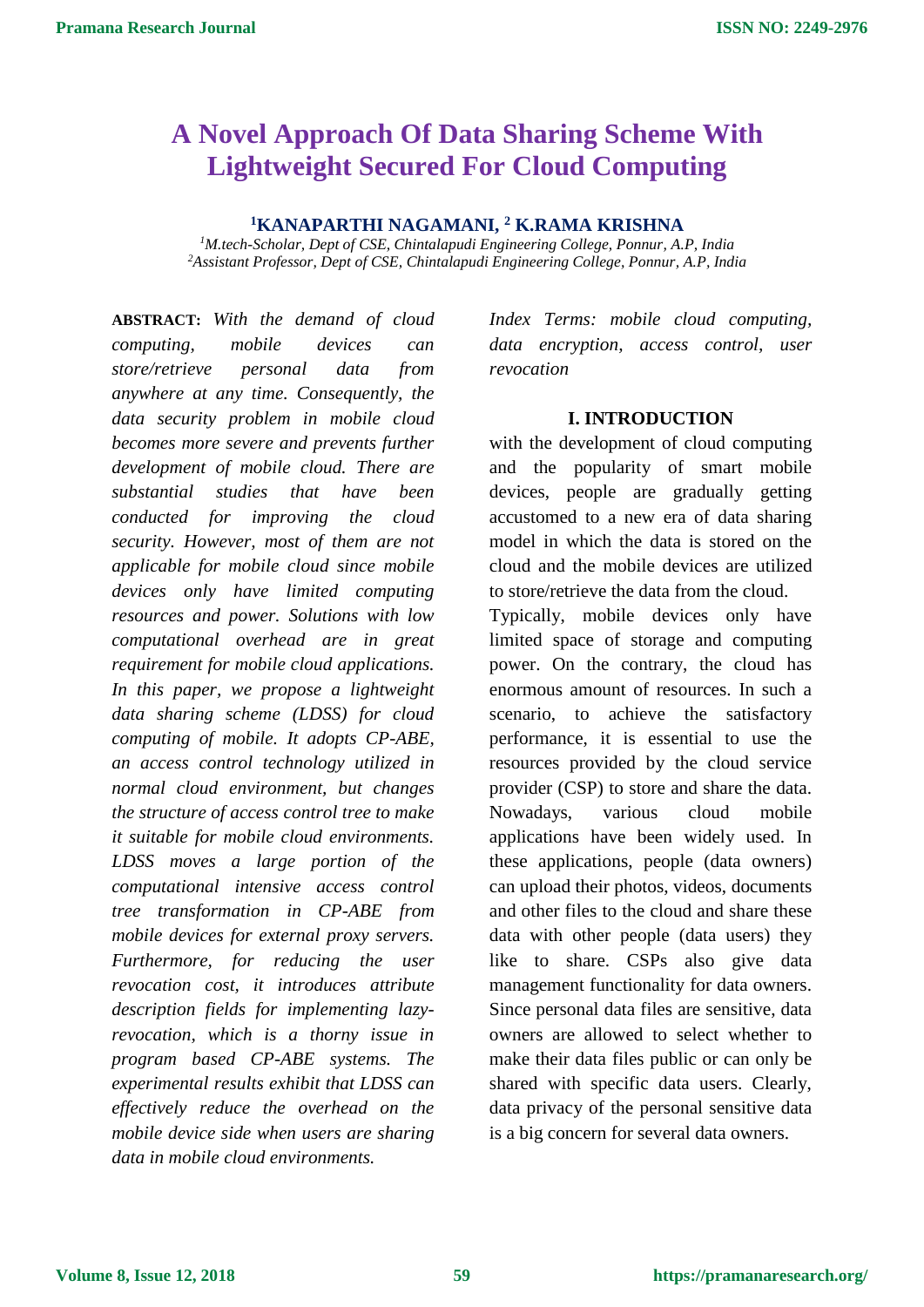The state-of-the-art privilege management/access control mechanisms provided by the CSP are either not sufficient or not very convenient. They cannot meet all the requirements of data owners. First, when people upload their data files onto the cloud, they are leaving the data in a place where is out of their control, and the CSP may spy on user data for its commercial interests and/or other reasons. Second, people have to send password to each data user if they only want to share the encrypted data with certain users, which is very cumbersome. To simplify the privilege management, the data owner can divide data users into different groups and send password to the groups which they want to share the data. However, this approach requires finegrained access control. In both cases, password management is a big issue.

Cloud computing means storing data and accessing that data from the Internet instead of utilizing Traditional hardware for most of the operations. More than 50% of companies in IT have moved their Business to the cloud. Sharing of data over the cloud is the modern trend that is being set on. The amount of data generated on a day to day life is increasing and to store that all of the data in traditional hardware is not possible because of limited storage capacity. Therefore, transferring the data to the cloud is a necessity where the user can get unlimited storage. Security of that data over is the next big concern for most of us. After uploading the data to the cloud use loses its control over that data. Since personal data files are sensitive, data owners are allowed to choose whether to make their data files public or can only be shared with specific data users.

Therefore, privacy of the personal sensitive data is a big concern for many data owners. When any of the people upload the data onto the cloud they are leaving their data in a place where monitoring over that data is out of their control, the cloud service provider can also spy on the personal data of the users. When someone has to share data over the data they have to share the password to each and every user for accessing the encrypted data which is cumbersome. Therefore, to solve this problem data should be encrypted before uploading it onto the cloud which can be safe from everyone.

Now the data encryption part brings some new problems such as we have to provide an efficient encryption algorithm such that if the data Is in encrypted format it cannot be easily to get break or get accessed by any exploiters. The next big concern is time consumption for encryption. Traditional Hardware with big configuration can encrypt data in short amount of time but limited resource devices suffer from this problem. They require more amount of time of encryption and decryption. So, an efficient crypto system is to be proposed which can worked equally or heterogeneously on all of the devices.

### **II. RELATED WORK**

Attribute-based encryption (ABE) is proposed by Sahai and Waters. Attributebased encryption (ABE) is a moderately late approach that re-evaluates the idea of public key cryptography. Attribute-based encryption is also referred to as ABE is a sort of public-key encryption wherein the secret key of a person and the cipher-text is established upon attributes. In an ABE, a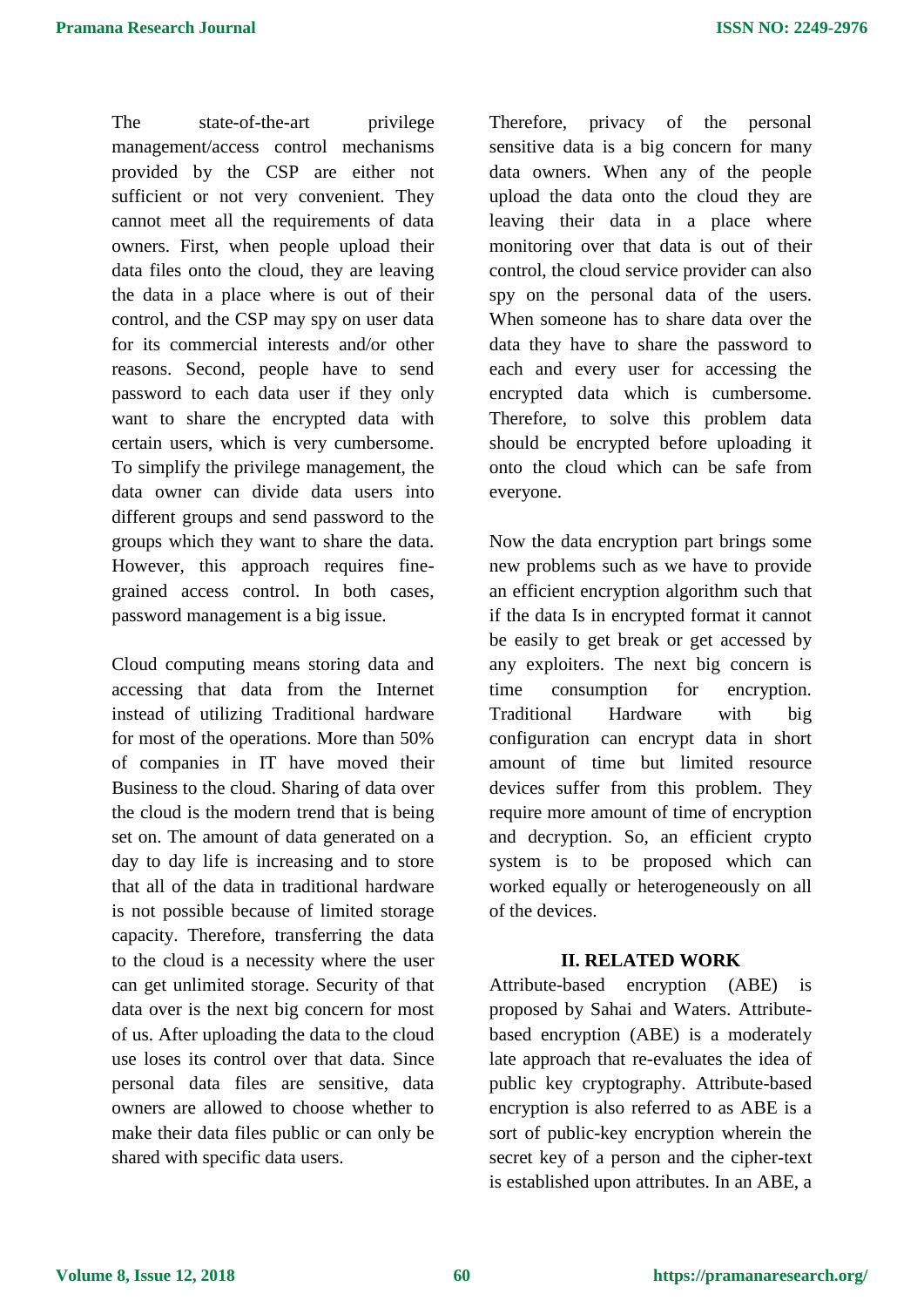person's keys and cipher-texts are labeled with units of descriptive attributes and a symmetric key can decrypt a selected cipher-text only if there's a match between the attributes of the cipher-text and the person's key. It reduces the quantity of key utilized and hence makes encryption and decryption technique faster.

Secure and efficient access to outsourced data cloud providing secure and proficient admission to vast scale information is a critical segment figuring. In this rag, a PKI- based admittence control instrument is proposed. The component depends on encryption-based access control and overencryption, it not just assurances secure admission to the outsourced data, but likewise soothe the data managers from client's each entrance technique, following stay away from the proprietor will turn into the bottleneck amid the entrance and archieve high pro- efficiency. Moreover, the component is simple and adaptable when clients are conceded or repudiated. Preparatory examination shows the adequacy and security of the system.

Cloud leagues are another joint effort worldview where associations share information over their remote cloud frameworks. In any case, the appropriation of cloud alliances is prevented by unified associations' worries on potential dangers of information spillage and information abuse. For cloud leagues to be practical, united associations' security concerns should to be lightened by giving instruments that enable associations to control which clients from other combined association's container get to which information We propose a novel personality and access administration framework for cloud alliances.

The framework enables united associations to uphold trait construct get to control arrangements in light of their data in a security saving style. Clients are allowed access to combined information when their character characteristics coordinate the strategies, however without uncovering their ascribes to the unified association owning data. The framework additionally ensures the honesty of the approach assessment process by utilizing piece chain innovation and Intel SGX put standard in equipment. It uses block chain to ensure that user's identity attributes and entree control policies cannot be modified by a malicious user, while Intel SGX protects the integrity what's more, privacy of the approach requirement process. We display the entrance control convention, the framework engineering and talk about future augmentations.

### **III. PROPOSED SYSTEM**

**ARCHITECTURE FLOW:** Below architecture diagram represents mainly flow of request from the users to database through servers. In this scenario overall system is designed in three tiers separately utilizing three layers called presentation layer, business layer, data link layer. This project was developed by using 3-tier architecture.



**FIG 1: PROPOSED SYSTEM**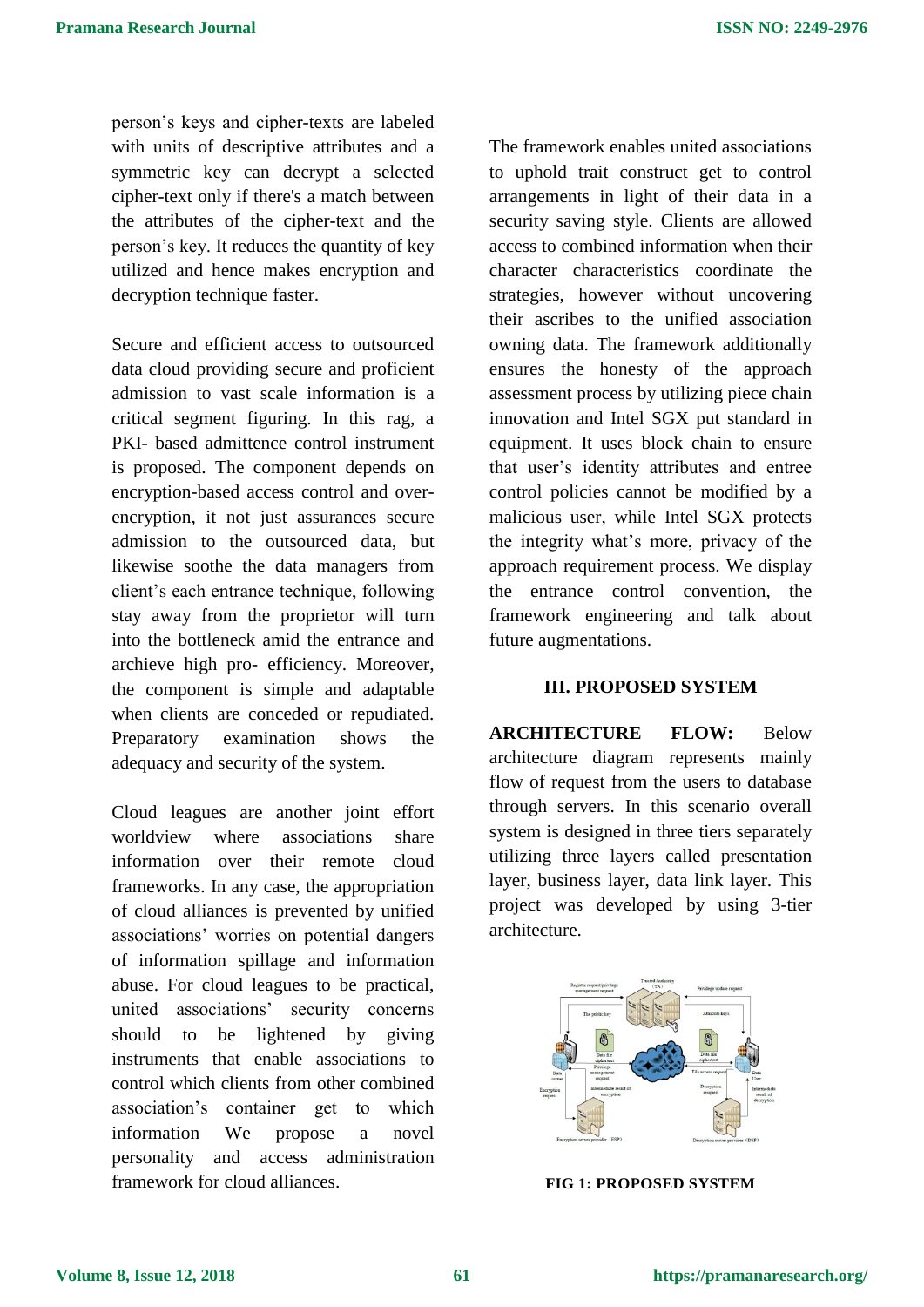The three-tier software architecture (a three layer architecture) emerged to overcome the limitations of the two-tier architecture. The third tier (middle tier server) is between the user interface (client) and the data management (server) components. This middle tier gives process management where business logic and rules are executed and can accommodate hundreds of users (as compared to only 100 users with the two tier architecture) by providing functions like queuing, application execution, and database staging.

The three tier architecture is utilized when an effective distributed client/server design is needed that provides (when compared to the two tier) maximized performance, flexibility, maintainability, reusability, and scalability, while hiding the complexity of distributed processing from the user. These characteristics have made three layer architectures a popular choice for Internet applications and net-centric information systems.

In our proposed system data is encrypted before uploading to the cloud. Combination of Attribute Based Encryption and Byte Rotation Algorithm are utilized for the encryption of the data. ABE will help to identify the attributes of the data and BREA will perform matrix operations on the block of the data to be encrypted. After performing encryption operation, a random key is generated alongside the encrypted data. Data will be sent in encrypted format to respective user. To decrypt this data receiver has to enter the One Time Password (OTP) which will be matched with key generated using ABE algorithm.

**IV. RESULTS**



**FIG 2: HOME PAGE**



**FIG 3: FILE SEND TO ESP**



**FIG 4: FILE UPLOAD TO CLOUD**

### **V. CONCLUSION**

In recent years, many studies on access control in cloud are based on attributebased encryption algorithm (ABE). However, traditional ABE is not suitable for mobile cloud because it is computationally intensive and mobile devices only have limited resources. In this paper, we propose LDSS to address this issue. It introduces a novel LDSS-CP-ABE algorithm to migrate major computation overhead from mobile devices onto proxy servers, thus it can solve the secure data sharing problem in mobile cloud. The experimental results show that LDSS can ensure data privacy in mobile cloud and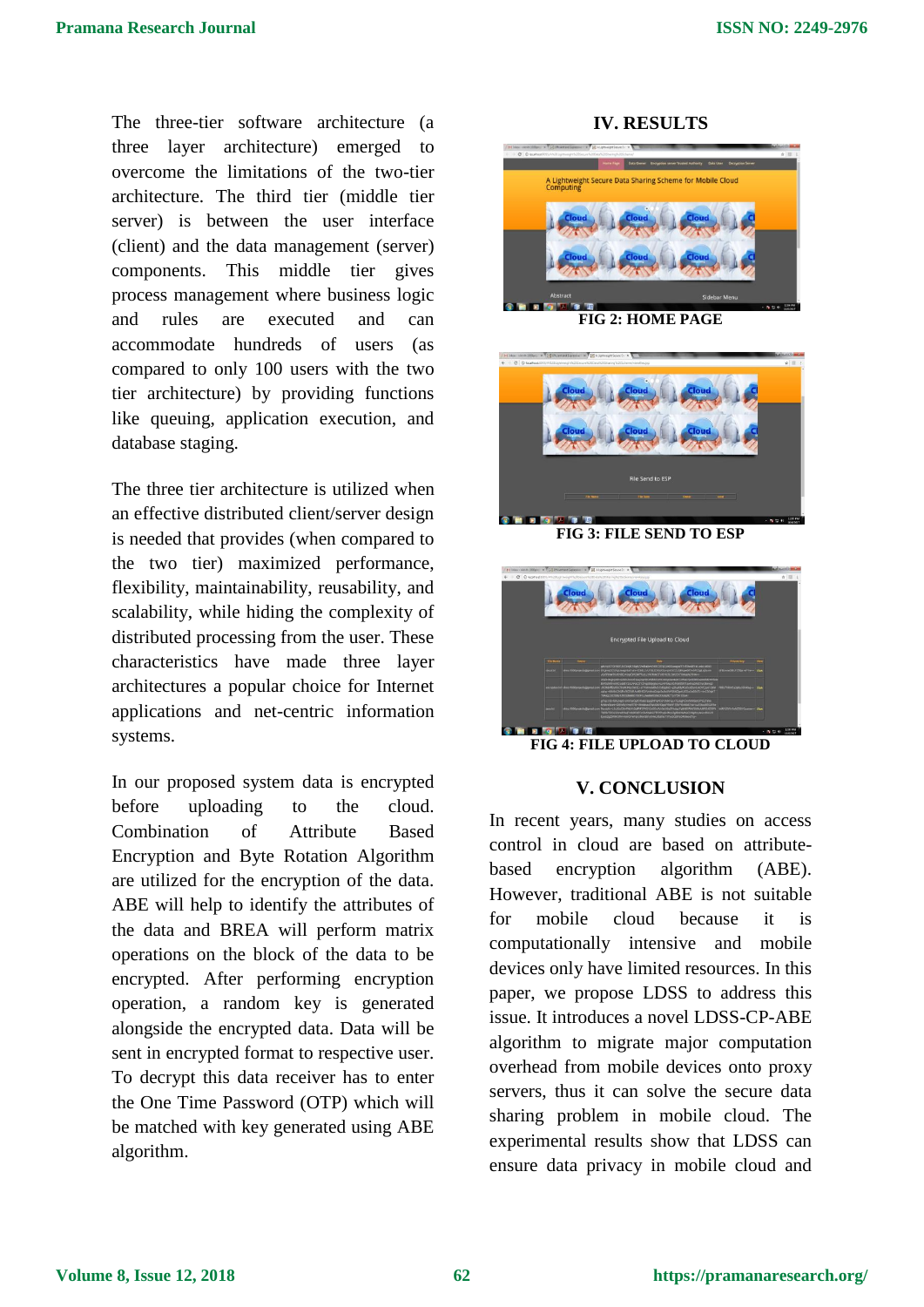reduce the overhead on users' side in mobile cloud. In the future work, we will design new approaches to ensure data integrity. To further tap the potential of mobile cloud, we will also study how to do cipher text retrieval over existing data sharing schemes.

#### *VI. REFENRENCES*

*[1] P. K. Tysowski and M. A.Hasan. Hybrid attribute- and re-encryption-based key management for secure and scalable mobile applications in clouds. IEEE Transactions on Cloud Computing, vol. 1, no. 2, pp. 172-186, Nov. 2013.* 

*[2] Zhou Z, Huang D. Efficient and secure data storage operations for mobile cloud computing. in: Proceedings of 8th International Conference on Network and Service Management (CNSM 2012), Las Vegas, USA: IEEE, pp. 37-45, 2012.* 

*[3] Benjamin Livshits, Jaeyeon Jung. Automatic Mediation of Privacy-Sensitive Resource Access in Smartphone Applications. USENIX Security, pp.113- 130, Aug. 2013.* 

*[4] Boneh D, Franklin M. Identity-based encryption from the Weil pairing. in: Proceedings of the Advances in Cryptology. Berlin, Heidelberg: Springer-Verlag, pp. 213−229, 2001.* 

*[5] Wang W, Li Z, Owens R, et al. Secure and efficient access to outsourced data. in: Proceedings of the 2009 ACM workshop on Cloud computing security. Chicago, USA: ACM pp. 55-66, 2009.* 

*[6] Maheshwari U, Vingralek R, Shapiro W. How to build a trusted database system on untrusted storage. in: Proceedings of the 4th conference on Symposium on* 

*Operating System Design & Implementation-Volume 4. USENIX Association, pp. 10-12, 2000.* 

*[7] Kan Yang, XiaohuaJia, KuiRen: Attribute-based fine-grained access control with efficient revocation in cloud storage systems. ASIACCS 2013, pp. 523- 528, 2013.* 

*[8] Crampton J, Martin K, Wild P. On key assignment for hierarchicalaccess control. in: Computer Security Foundations Workshop. IEEE press, pp. 14-111, 2006.* 

*[9] Shi E, Bethencourt J, Chan T H H, et al. Multi-dimensional range query over encrypted data. in: Proceedings of Symposium on Security and Privacy (SP), IEEE press, 2007. 350-364* 

*[10] Cong Wang, KuiRen, Shucheng Yu, and KarthikMahendraRajeUrs. Achieving Usable and Privacy-assured Similarity Search over Outsourced Cloud Data. IEEE INFOCOM 2012, Orlando, Florida, March 25-30, 2012* 

*[11] Yu S., Wang C., Ren K., Lou W. Achieving Secure, Scalable, and Finegrained Data Access Control in Cloud Computing. INFOCOM 2010, pp. 534- 542, 2010* 

*[12] Kan Yang, XiaohuaJia, KuiRen, Bo Zhang, RuitaoXie: DAC-MACS: Effective Data Access Control for Multiauthority Cloud Storage Systems. IEEE Transactions on Information Forensics and Security, Vol. 8, No. 11, pp.1790- 1801, 2013.* 

*[13] Stehlé D, Steinfeld R. Faster fully homomorphic encryption. in: Proceedings of 16th International Conference on the Theory and Application of Cryptology and Information Security. Singapore: Springer press, pp.377-394, 2010.*